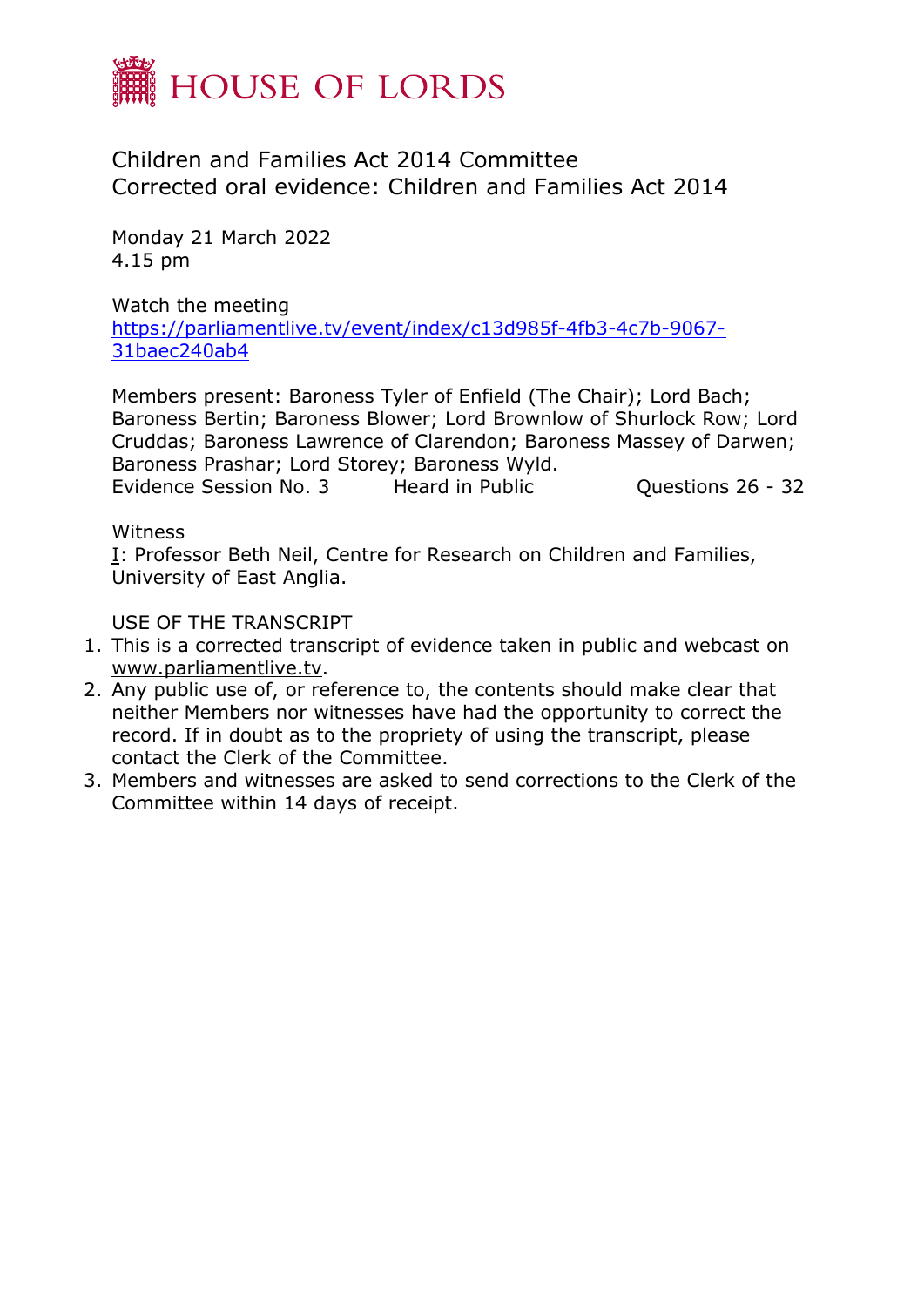Examination of witness Professor Beth Neil.

Q26 **The Chair:** Welcome back to the session. I would particularly like to welcome our witness, Professor Beth Neil, from the Centre for Research on Children and Families at the University of East Anglia. For Beth's purposes, this will be a panel of one, because unfortunately some emergency issues came up for our other witness at the last moment. Thank you very much indeed for your time.

The purpose of this session is to try to look at some of the critical issues in the English adoption system, which is what we are concentrating our efforts on at the moment. We have been very conscious, looking at all the statistics, that the number of adoptions has fallen steadily since 2015. I wondered if you could tell us why that is.

*Professor Beth Neil:* The rise in special guardianship happened before 2015, and the figures for special guardianship have been maintained, so it is not really the case that, from 2015 to now, fewer children have been adopted, because more are going into special guardianship. The problem seems to be that fewer children are getting an adoption decision as their permanency plan. Fewer children are being put forward for adoption. Most people agree that this relates to two case-law decisions in 2013, Re B and Re B-S. which have created widespread confusion among both legal and social care practitioners about whether the threshold for adoption has changed. The first judgment, Re B, emphasised that adoption was suitable only when nothing else will do. The second judgment, Re B-S, emphasised that robust evidence needs to be put before the court to make the case for the child's adoption. The fall in adoption figures seems to have followed from these case-law decisions.

The second issue is that there still is a gap between the adoptive parents who are coming forward, being recruited, being approved and waiting, and the children who are waiting. If you look at the numbers, there are enough parents for all the children who are waiting. We have even had periods—it might be the case now—when there have been more parents than the numbers of children waiting, but they are not being matched up. That seems to be because the characteristics of children who are waiting and the characteristics of children whom people would like to adopt are not the same. We still have groups of children who are harder to place those who are older, have disabilities, have uncertainty about their development, are from minority ethnic groups or are in sibling groups. There are still a lot of children waiting a long time to be matched with parents. That suggests that we need to continue to work on recruiting people who have a child-focused motivation, understand the pool of children waiting and have a motivation to parent a child with these kinds of characteristics and special needs.

**The Chair:** Pursuing for a moment your point about the case law and the uncertainty that it provoked, do you think there is still uncertainty among social workers, local authorities, some courts and others about whether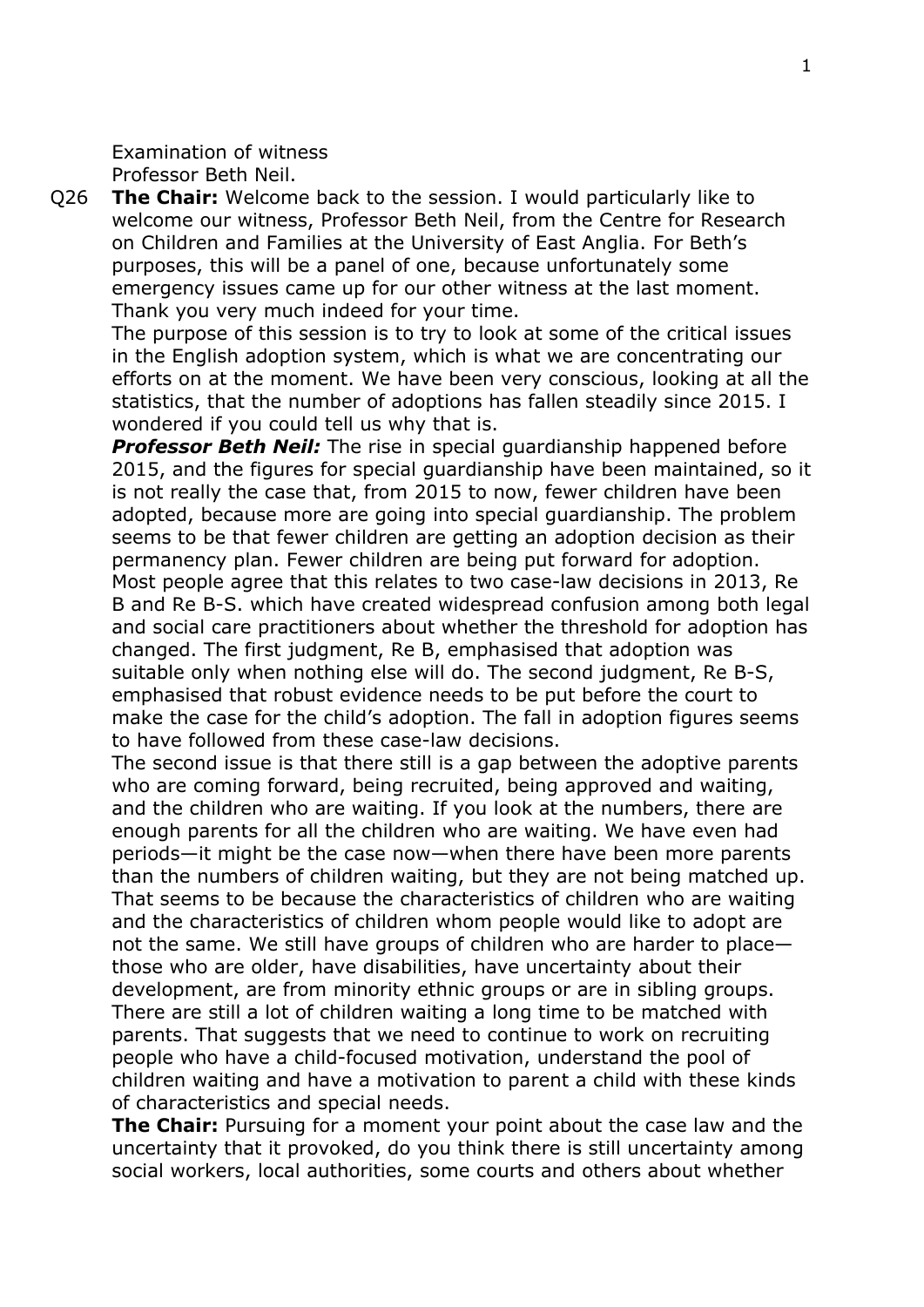adoption should be seen as the last resort? Is that clearer now?

*Professor Beth Neil:* There does not seem to have been a recovery in the numbers of children being put forward for adoption. It does not seem to be the case that, for two or three years, people were affected by these decisions, but now everybody knows a bit more about what it means, because the numbers have not really recovered. If you look through the most recent discussions about adoption figures in the Adoption and Special Guardianship Leadership Board minutes, they say that this is still the key problem. It is children being put forward for adoption at the agency decision-maker stage. That is where it is not happening.

**The Chair:** As you said, the 2014 Act that we are scrutinising did not cover special guardianship orders. If it had, what do you think should have been included, or what ought to be included if there was a new Act now?

*Professor Beth Neil:* I watched the previous session, and I would say that it is about the parity of support that special guardian families need. It is about ensuring that potential special guardians have legal representation, are party to proceedings and have entitlements to the support that they need. It is great that they can now access the adoption support fund, but the evidence is that they are not accessing in it anything like the numbers that adoptive families are. A relatively small proportion of people accessing the adoption support fund are special guardians.

Q27 **Baroness Wyld:** Good afternoon, Beth. You touched on this in your opening answers, but I wanted to talk about the experience of children from different ethnic minority groups and disparities in the system. The Act tried to address this in terms of how long different groups were waiting. It sounds like your answer would be that it has not been successful, but I wondered whether you could elaborate on that and talk a bit more about why you think these problems still exist.

*Professor Beth Neil:* I am not a super-expert in this area, but it is still a concern that one group of children who are waiting longer are children from ethnic minority backgrounds. Some reasons for this that people are discussing might be biases about what a perfect family is for a child. For example, ethnic minority families who are coming forward and saying "We would like to adopt a child" may have less financial resource or be less likely to be married. People might think that they are not the perfect family.

If you are looking particularly at material resources, you have a sibling group and you are thinking, "Has the family got a bedroom for each child?", that will bias you towards families from higher socioeconomic groups. We know that there are disparities in income and poverty that relate to ethnicity. There might be factors like that going on—the intersection between ethnicity, poverty and possibly marital status. In terms of ethnic minority families coming forward, one thing that people are thinking about is the composition of adoption panels, which tend to be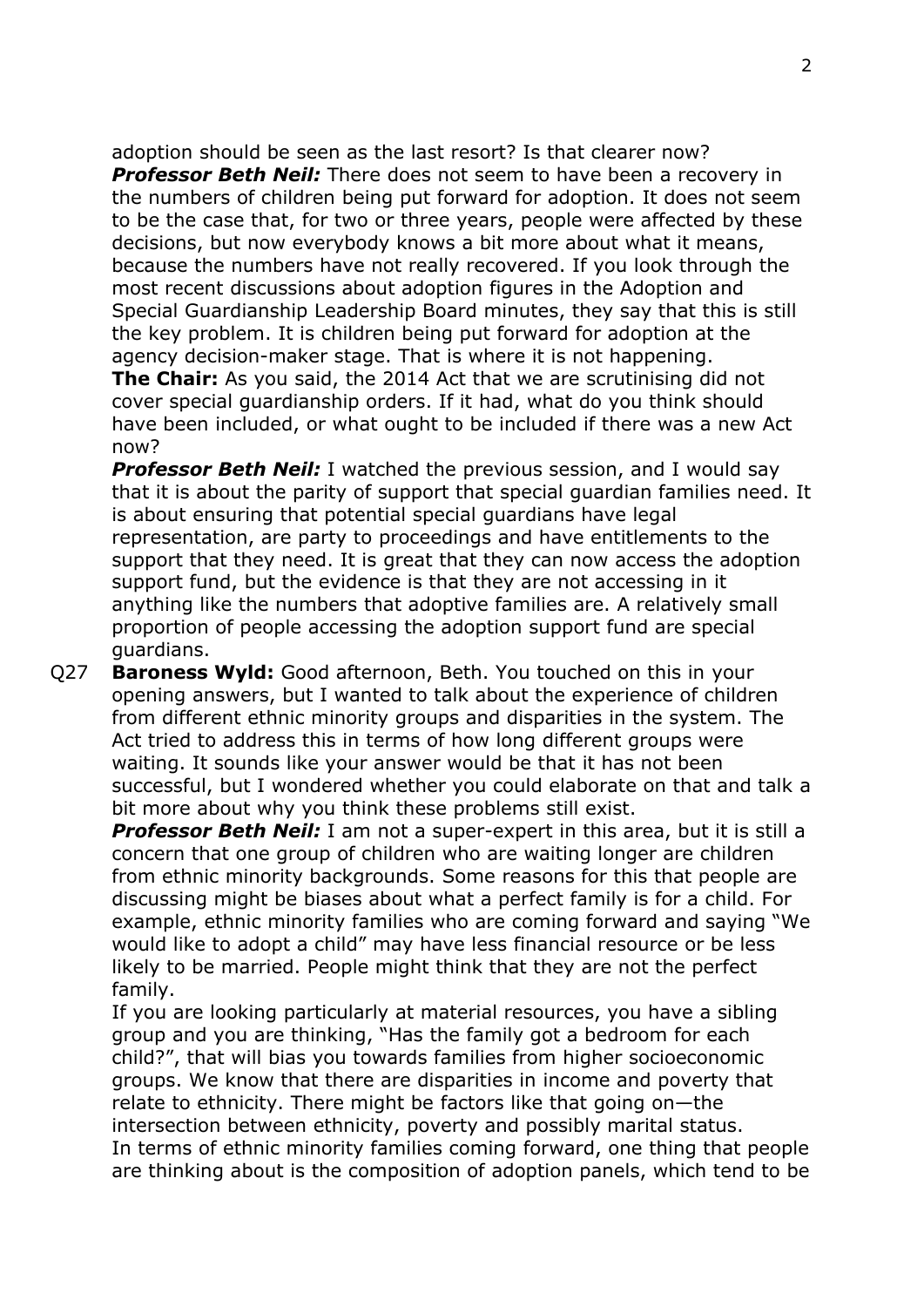very white. Can we make movements there and have more black representation on adoption panels? Also, if children are going to be placed with families who do not reflect their ethnic background, can we increase the offer in how we support parents? Do the parents understand what they need to do to help that child to grow up with a healthy sense of identity? We know that that is crucial.

Children in transracial placements can have real difficulties with their ethnic identity. Maybe we need to develop more understanding of what white parents can do to successfully parent black children, as well as recruit more black families. We need to do more on keeping children in touch with their families of origin and their culture. The lack of birth family contact is a big issue in adoption. As to exactly what is going on, I do not know all the answers, I am afraid.

**Baroness Wyld:** I am sure that other colleagues will want to come in. I want to pick up on one point that you make. You may not know the answer. Why do we not have more diverse adoption panels? It is not hard to solve, is it?

*Professor Beth Neil:* I do not know why, but I know that it is an area that people want to look at and work on.

**The Chair:** Does anyone else want to pursue the point? If not, we will have to pursue the point separately.

**Baroness Lawrence of Clarendon:** I did not want to ask that question, because I think it is a race issue. There is the mere fact that you are thinking about a perfect family. What is a perfect family? Being single and not married should not be a reason why young people are not able to get adopted by the adopters. That is what we need to look at with our work here: why the panel is not diverse. That is part of our recommendation from this group: that that should happen.

**The Chair:** Thank you. That was a very helpful contribution.

Q28 **Baroness Massey of Darwen:** Beth, you talked about the importance of entitlement, and I am sure we would all agree that that is essential across the board. Do you think that families receive the right information, budgets and support to assist them, post adoption? Where do they get this information from? Is it just awareness raising or is it specific?

*Professor Beth Neil:* It is an area that adoption agencies have been working on. This has come out in the evaluation of the new regional adoption agencies—that they are trying to inform adoptive parents more, even at the preparation stage, about what support is available. There is a lot more to do. From research, we know that what creates barriers for families in getting help is first understanding their entitlements, which newer adoptive parents coming through are more likely to do. Lots of people coming forward for help might have adopted a child 14 or 15 years ago and they are not aware of what is available.

Secondly, adoptive parents might hold back from asking for help, because that might feel like a failure or they might feel like they should be able to cope without asking for help. The messages that people get at the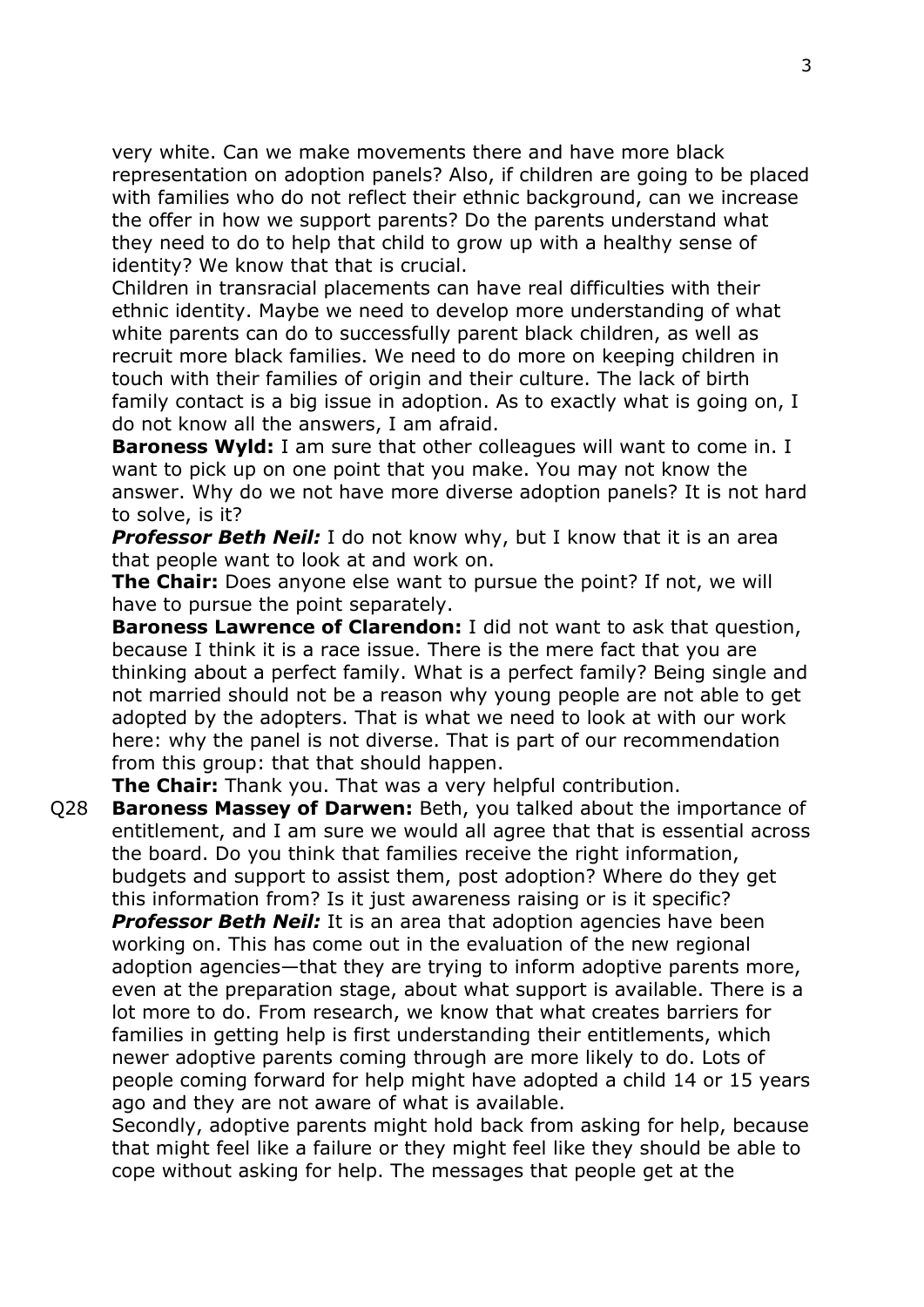preparation stage are really important: "We expect that you might need some help. You should feel free to come back. Here's what you do when you need help".

What is also really important, and some regional adoption agencies are working hard on this, is undertaking a much fuller assessment of the child's developmental needs before they are adopted, so that the adoption support plan, which is required, is realistic, both about what the child might need currently and about what they might need in the future. The support should be put in place right from the beginning, or parents should be told what to look out for: "If this starts to happen, that might be a sign. You should come back quite quickly and we'll try to get some help for you". Those assessments of the child at the time when they are going into adoption are really important in helping parents to access support more.

**Baroness Massey of Darwen:** What about budgets?

**Professor Beth Neil:** It is interesting, because I saw that might be on the list of questions. I do not know what is happening about the use of personal budgets in adoption. The fact that I do not know what is happening about it suggests that I have never heard it discussed in any conversations at any of the adoption events or anything else that I have gone to. I do not know that that has been the main focus.

The main focus, in relation to adoption support, has been developing in-house services that the adoption team itself will deliver, such as life story work, peer support, buddying, adoptive parent groups, groups for adopted children, the adoption support fund and therapeutic support. That is what all the discussion is about, and I have never heard anybody discuss personal budgets in adoption support. They may exist. You might need to find another witness to tell you about them. I am sorry.

**Baroness Massey of Darwen:** Thank you. That is very interesting. Q29 **The Chair:** In case it is helpful, the briefing we have received says that the section of the Act that related to personal budgets was never brought into force. There is an interesting question for us: whether we think it should be. That is my understanding, but I am not an expert there. I have a quick follow-up. Do you feel that prospective adopters fully understand the potential impact and value of contact, and do you feel that there should be a presumption of contact?

*Professor Beth Neil:* Do adoptive parents fully understand the value of contact? Awareness of the importance of contact is growing among adoptive parents. The recent adoption barometer report published last year indicated that a lot of adoptive parents were quite willing to think about contact.

As to whether it is being sold enough as a potential benefit and whether the help and support is in place, I really do not think that it is. Adopted children's levels of direct contact with parents are virtually non-existent. With siblings, there is a bit more; maybe a quarter, not as much as a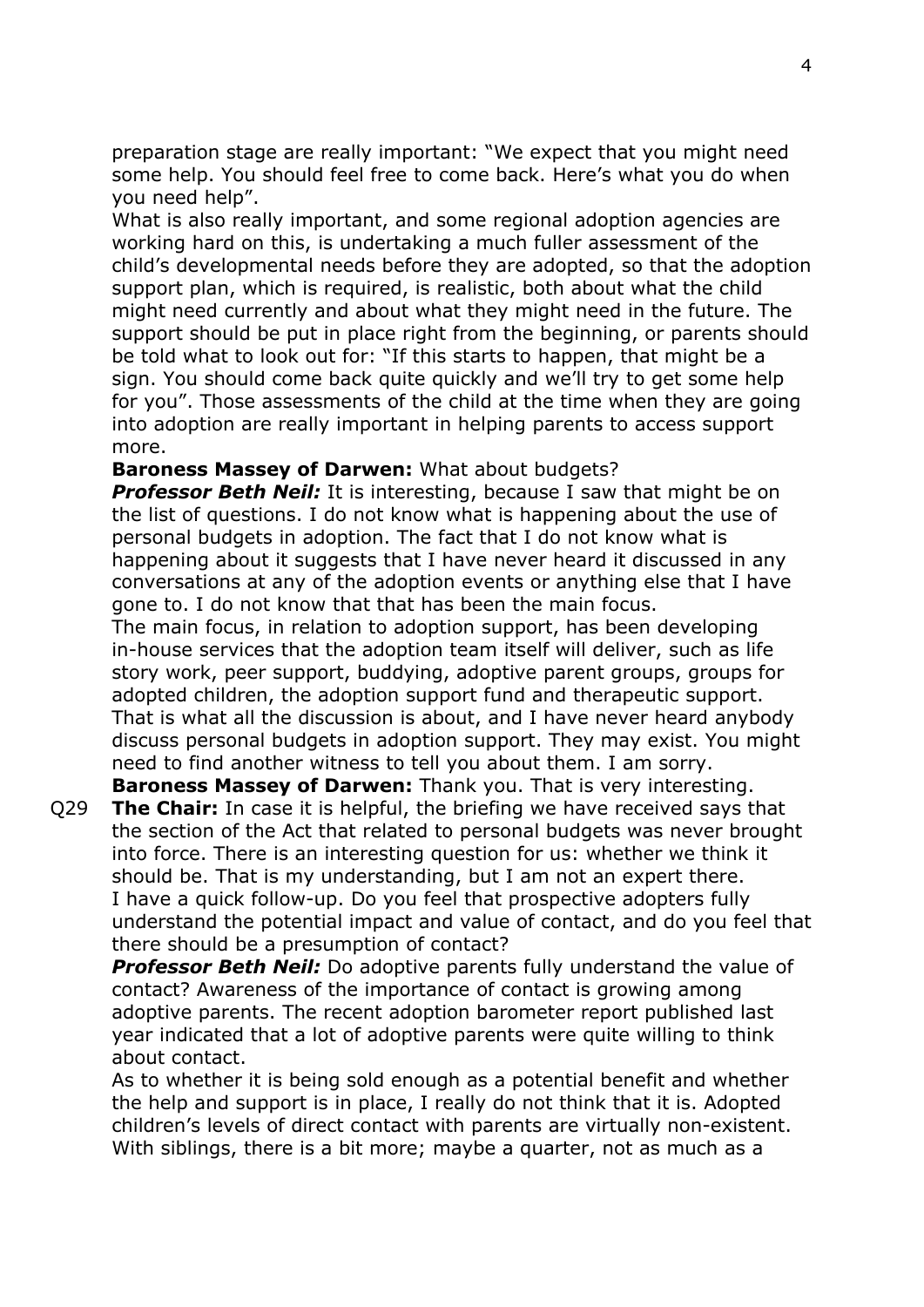third, of adopted children will have direct contact with a sibling after they are adopted.

This is in stark contrast to the children in special guardianship and longterm foster care, who are often the brothers and sisters of children who are adopted. There is a completely different mindset when it comes to adoption and contact. That mindset is embedded at a lot of different levels. It may be embedded in children's social workers.

In summary, there seems to be a template for post-adoption contact. The child is being adopted. It will be letterbox contact twice a year, and probably with the birth mother or her side of the family; it is less likely to be with the father and his side of the family. There may be direct contact with siblings, but only if the siblings are not in contact with the parents. If they are in contact with the parents, that tends to rule it out.

This is almost like a template that every adopted child gets. We need to see a lot more individualised contact planning. Adopted children's need to understand their background and identity, and to deal with issues of loss and rejection, are not being met by this current system.

Q30 **Baroness Bertin:** One of our panellists in the previous session spoke about social media, technology and how that had changed contact. That had not been discussed at any level. I wondered what your view on that was.

**Professor Beth Neil:** This unplanned contact through social media, which might be initiated by the adopted child or by the birth family, is driven by unmet needs. We know that the standard plan is letterbox contact, but my and other people's research indicates that it is not really working for a lot of children. A lot of letterbox contact plans never really get off the ground, or they are not sustained, because it is too difficult for people to do.

It is a very unusual way to communicate, particularly these days. It is a very emotional thing to have your child adopted or to write to a birth parent of your child. People do not know what to say. There are lots of unwritten rules about what you must and must not say. There is an agency mediating it. There is a very high fall-off with these letterbox contacts. Even two or three years after adoption, a lot of adopted children do not really have contact with anybody in their birth family. That is why they are going on social media because they can, they want to, they have questions and they cannot get answers to the questions.

Sometimes they are told, maybe particularly when they are bringing up issues of identity in the context of having other problems and feeling troubled as a teenager, "Wait until you are 18. Wait until you are older. You can go and find your family and meet them". They do not want to wait. They can type a few things into their computer and look for their family, and that is what they do.

From the birth family point of view, if the letterbox fails, they have no information about where their child is, how their child is, even whether they are alive or dead. They have all these fears: "What if something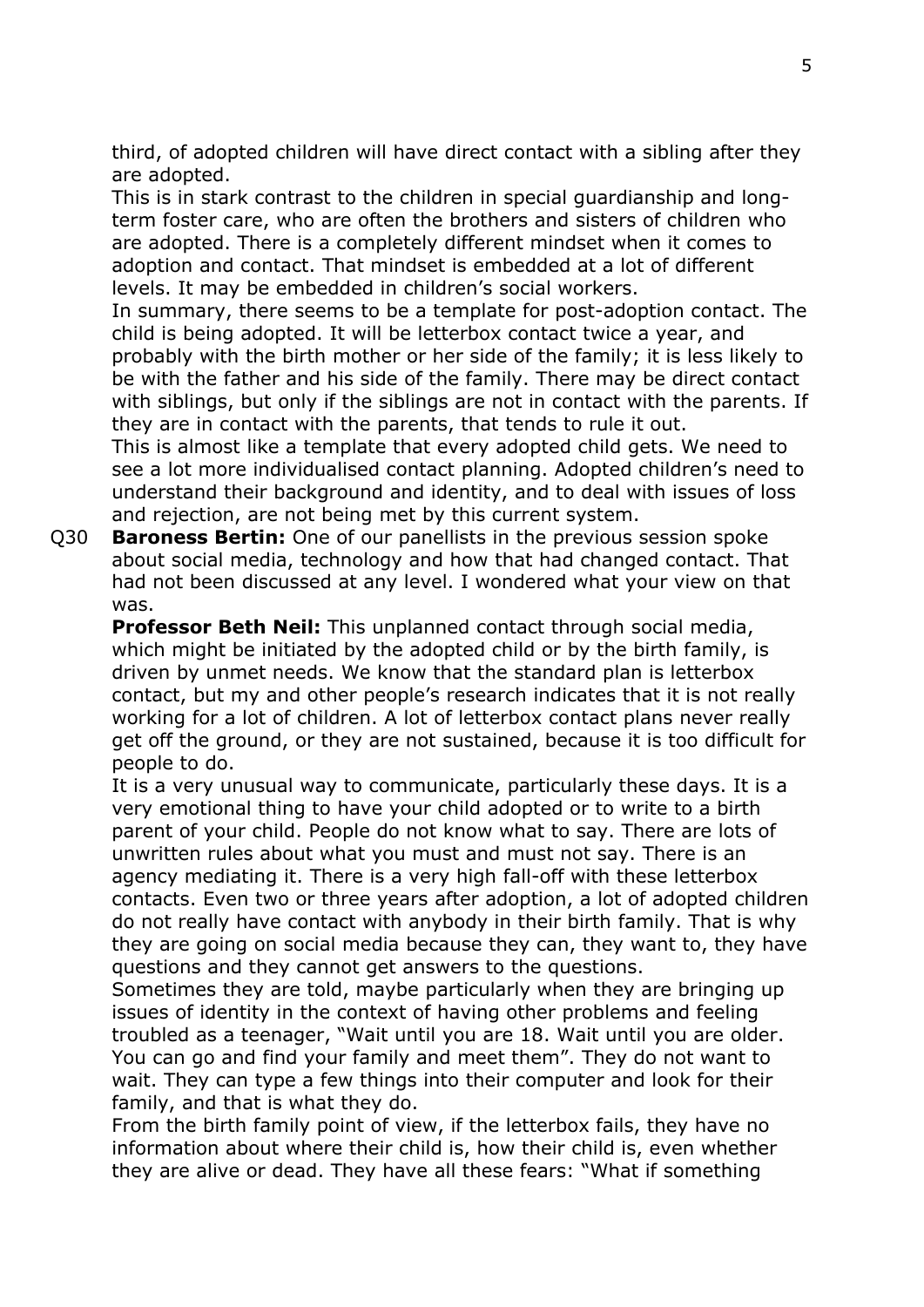terrible has happened to them?" Of course, when those needs are not met, they will look.

We have to address the unmet needs that lead to people doing it. Adoptive parents have to keep a very open dialogue with their children. They have to talk it through with them in advance: "Have you ever thought about whether you might get a message from your birth family and what you might do?" They have to talk to kids: "Have you ever thought about looking for your brothers and sisters online?" **Baroness Bertin:** It strikes me as obvious that this must be going on. It is quite understandable. We need to be making sure that there is some support for families on both sides. This is an inevitability.

Q31 **Baroness Prashar:** Do you think that the 26-week limit on care and placement proceedings strikes the correct balance between justice and speed? Do you think that there is need for greater flexibility? **Professor Beth Neil:** It has worked to shorten proceedings, without a doubt. Research carried out by my colleague at UEA, Jonathan Dickens, and Judith Masson at Bristol has seen that it has roughly halved the time of proceedings. For most families, that was a good thing. In their research, they highlighted a concern about rushed kinship care assessments, which the committee has already heard about. There are also concerns about justice in the adoption system. Whether that is related specifically to the 26 weeks, I do not know. The number of new-borns taken into care within a week of being born has really risen. The Nuffield Family Justice Observatory has been looking at that issue. About half of those new-borns, kids coming into care at less than a week old, go to adoption.

The observatory's research on that issue is showing that there is a lot to be improved in practice here. We are not working with pregnant mums and dads early enough. Their case is not getting to the top of the list, because in their caseloads the social workers are juggling a child who is not yet born with children who are born. They are saying, "We are not going to work with you. We will work with you later". That does not give families the time to make changes before the child is born, to prepare for legal proceedings.

There is lots that we can do to improve the support and care around families when children have to be removed at birth, because it is massively stressful for families themselves, as well as for medical practitioners and social care practitioners. The number of new-borns coming into care is a particular area of concern.

People have also expressed particular concerns about domestic violence cases, where maybe mothers are deemed to be failing to protect their children and the children end up being adopted, but the mothers themselves are not harming the children. Twenty-six weeks is a very short amount of time to break out of an abusive relationship and get your life back on track. There are concerns about those kinds of issues as well. There is a general concern in the sector about the continued emphasis on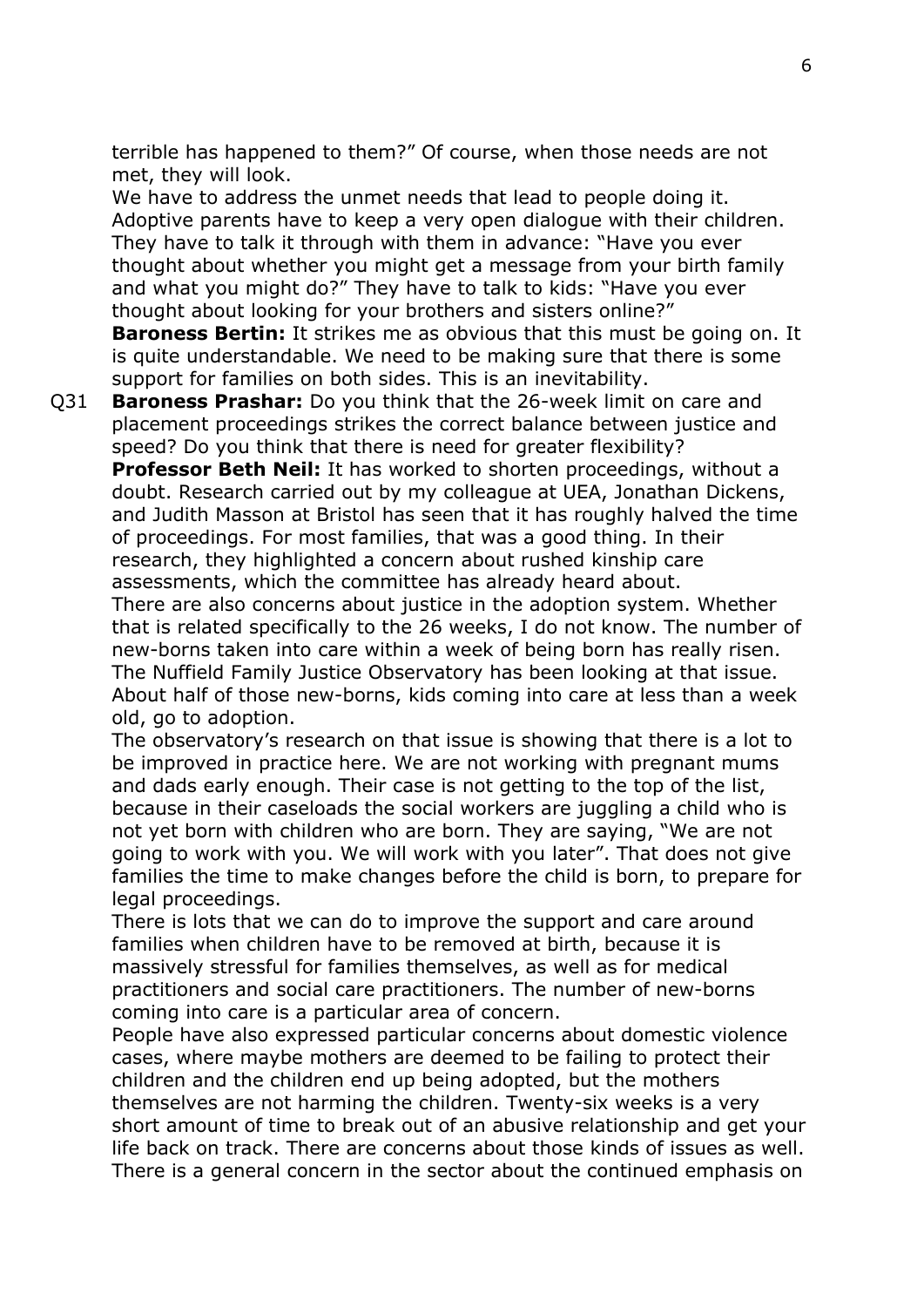adoption at a time when public services are being so massively cut, and the early intervention and help for families is getting less and less. There are these kinds of concerns in the sector.

Q32 **Baroness Lawrence of Clarendon:** What one change would you like to see being made in the English adoption system? **Professor Beth Neil:** As an overall umbrella thing, we need to stop thinking that if we get a child adopted, we have done our job, we have met the goal. Adoption is just a stage in what we need to do to help children who have been abused and neglected. The changes that I would like to see are to keep strengthening the support that we put in for children, particularly developing multidisciplinary assessments, and to make sure that we put that support in from the beginning for children. We need to think about children's relationships and identities. Adoption wipes them out legally, but we know that it does not wipe them out psychologically. We need to recognise that about the adoption system and think about birth family contact and foster carer contact. Putting the services in for adult adopted people is crucial. We have generations of people affected by adoption. They need help to deal with all these issues. It is about not thinking of adoption as the end of the child's journey, but

thinking about what happens after adoption.

**Baroness Lawrence of Clarendon:** Are there any examples of international best practice that we could learn from?

*Professor Beth Neil:* One example from the Netherlands that was put in place several years ago was an evidence-based intervention, which was developed to help build an attachment relationship between children and their adoptive parents. It is called VIPP and is recommended by NICE in the UK. The Dutch Government guaranteed funding for it for every adoptive family. They were not looking at whether people needed it, just that everybody was entitled to have it.

Something like that is really sensible, because it is quite a low-cost intervention compared to the costs of supporting very troubled teenagers whose adoptions have got into difficulty. It is an intervention that we know can have a long-term effect and head off those future problems. At the moment, with our guarantees for adoption support, adoptive parents are entitled, as everybody is, to an assessment of need. They are not entitled to any actual level of adoption support as a matter of right. What they get depends on what agencies can put in place and what the Government will fund. It is not enough for adopted children. For birth parents too, the support is not enough. That was an example of a Government funding an effective intervention for everybody.

In terms of birth family contact, there are some interesting international examples we can learn from. Very close to home, in Northern Ireland a lot more adopted children have face-to-face contact with their parents. Its law is different from ours, although not particularly different. I was asked earlier whether there should be a presumption of contact, and I did not answer that. There is no presumption in Northern Ireland. The